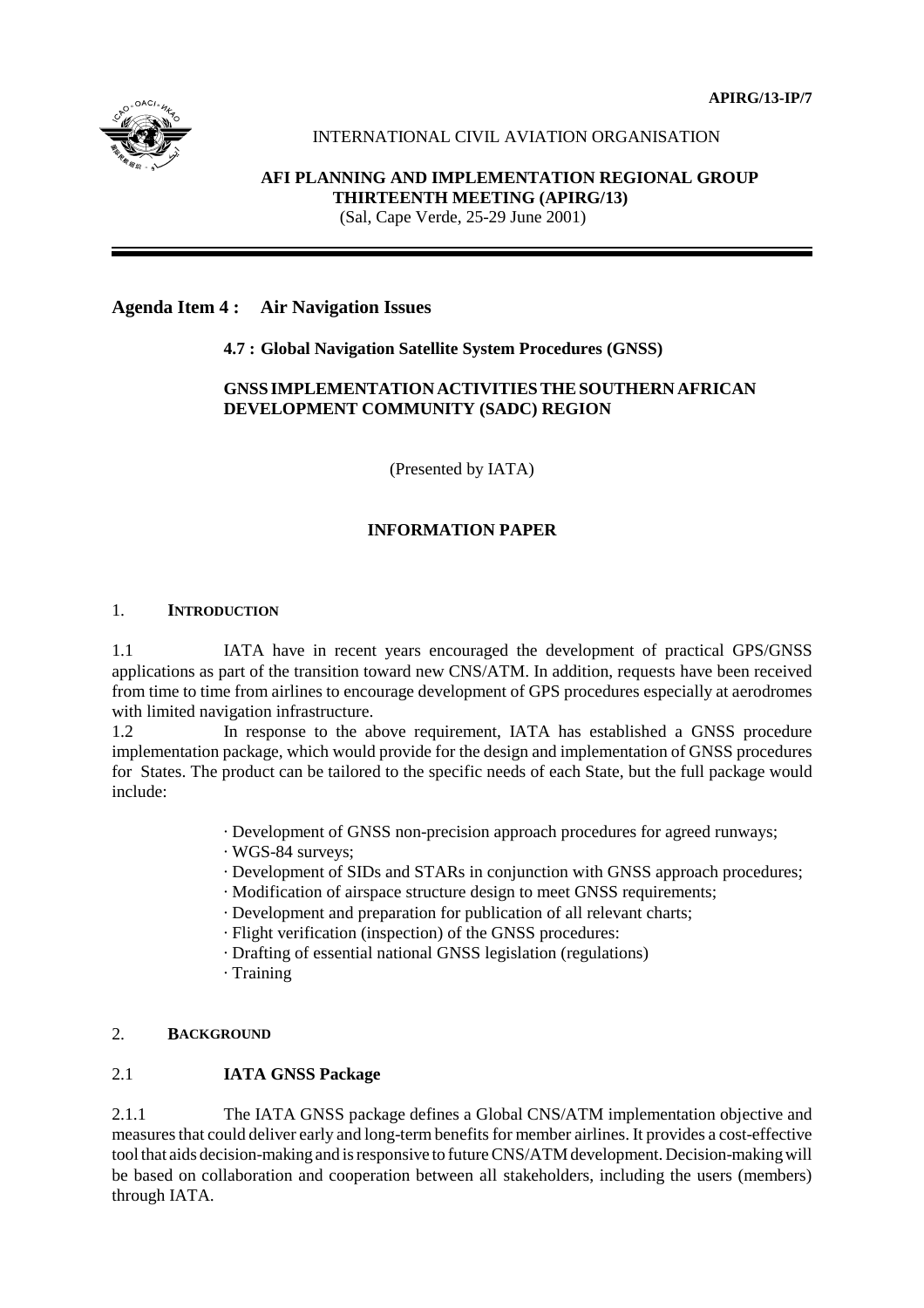2.1.2 The major objective of this GNSS package is to achieve harmonized Global Navigation Satellite System (GNSS) procedures in States, significantly improving the effective use of airspace and providing safety, operational and economic benefits to member airlines. This model can be adapted for use in different regions .

2.1.3 The Southern African Development Community (SADC) Region was identified as one which could greatly benefit from the system, and the SADC Civil Aviation Committee (CAC) endorsed a proposed IATA GNSS Procedures Project for States in the SADC Region during a meeting held in Mauritius, April 19. The CAC agreed that IATA recover the cost from airspace users and the SADC Senior Officials ratified the SADC CAC decisions during a meeting in mid June. Airlines through the African and Indian Ocean Region Regional Coordination Group (RCG) have also endorsed this Project and the User Charges Panel (UCP) the cost recovery methodology.

2.1.4 The SADC Project will be completed in two phases. The first phase was an introductory project in Namibia in July 2000 to demonstrate the viability of GNSS procedures. The second phase would be to implement GNSS procedures in 14 States of the SADC Region. The IATA GNSS Package is described in Annex A.

### 3. **BENEFITS TO AIRLINES**

3.1 GNSS was approved as primary navigational aid for the AFI Region during the last AFI RAN Meeting held in Nigeria. Early implementation of GNSS procedures in SADC States would result in the following benefits for airlines:

- Improved safety;
- Non-replacement of certain traditional navigational facilities envisaged for the next vears;
- Reliable approach procedures at 28 airports in the SADC Region;
- User preferred routes and optimum flight levels;
- Increased airspace capacity as result of reduced separation standards between suitably equipped aircraft; and
- Financial savings associated with above benefits.

### 4. **MILESTONES**

4.1 The GNSS Project for States in the SADC Region commenced with WGS-84 survey work in Namibia on March 19 and completion date scheduled for December 21 this year.

### 5. **FUNDING**

5.1 It was decided that IATA would finance this project and absent internal manpower resources IATA has appointed external resources (IATA Partner) to develop GNSS Procedures.

### 6. **COOPERATION/PARTNERSHIP**

6.1 The cooperation with States to improve air safety can be divided into two categories, namely cooperation to make large-scale improvements to infrastructure and cooperation to introduce a world wide navigation system.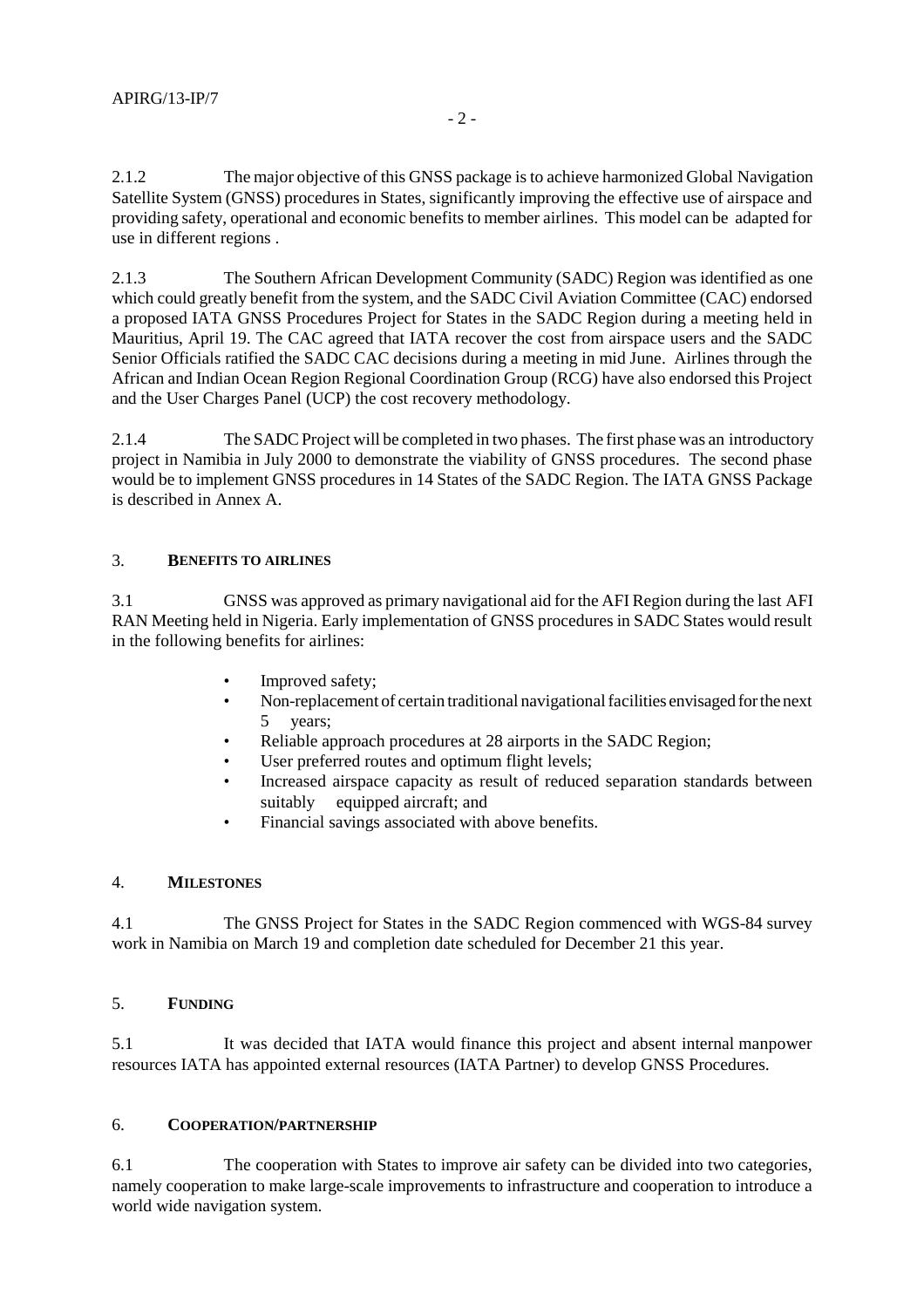6.2 In case of the IATA GNSS Procedures Package no ground-based equipment is required to implement GNSS NPAs. Thus CAAs will benefit by not having to purchase, install and maintain new equipment, and it may be possible to de-commission certain older navigational equipment. Therefore, the GNSS Procedure package is of benefit not only to the recipient countries but also to airlines because it simplifies procedures while enhancing safety. The GNSS Procedures Package is an excellent example of cooperation between States (the service provider) and IATA (the airlines) to improve navigational procedures that will enhance air safety and result in cost savings for the airspace user.

6.3 The IATA GNSS Procedures Package is an integral part of a Global CNS/ATM implementation objective and measures that could deliver early and long-term benefits for member airlines. It provides a cost-effective tool that aids decision-making and is responsive to future CNS/ATM development. Decision making will be based on collaboration and cooperation between all stakeholders, including the airspace users through IATA.

### 4. **ACTION BY THE MEETING**

4.1 The meeting is invited to note the information above.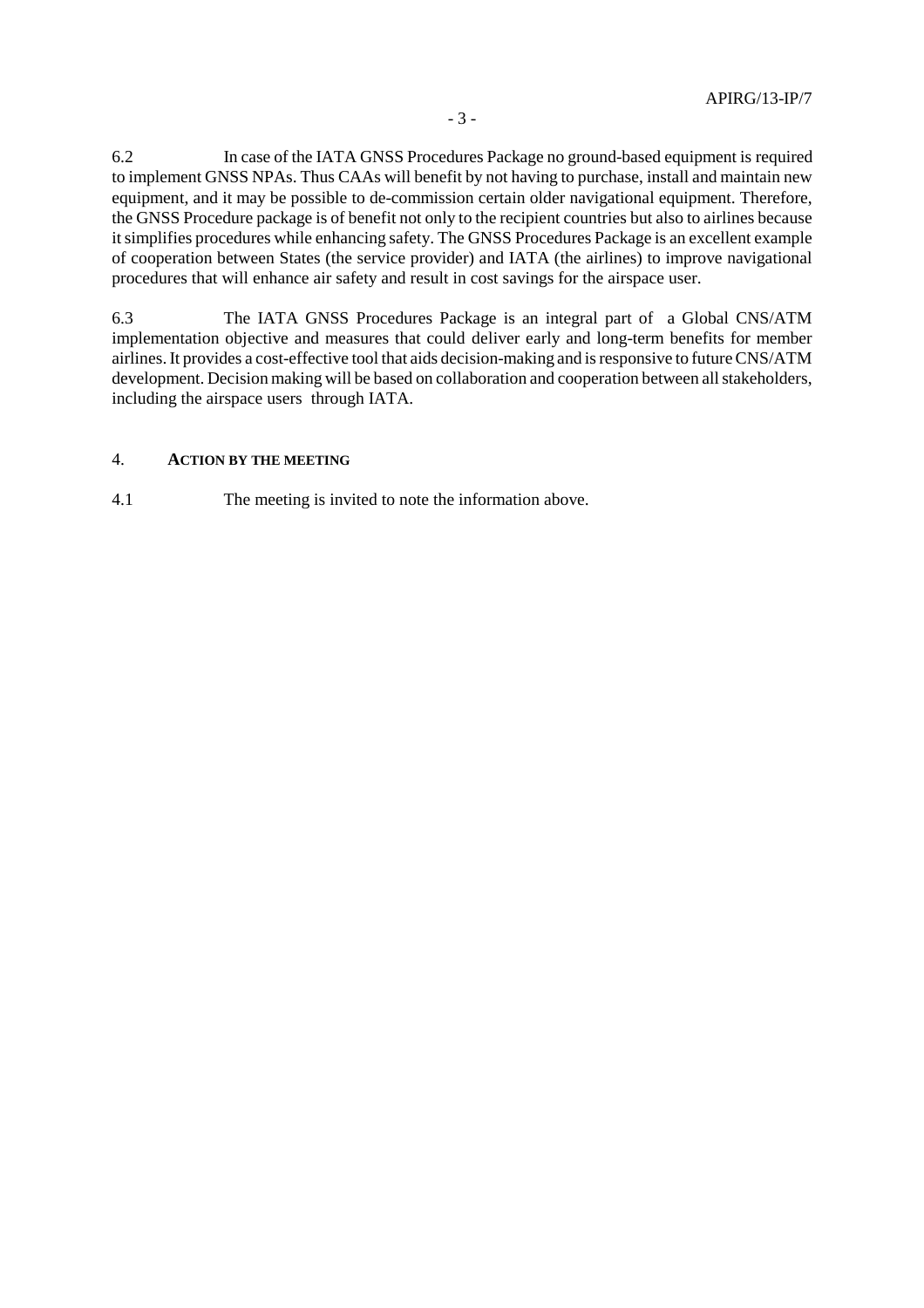### APIRG/13-IP/7





- 4 -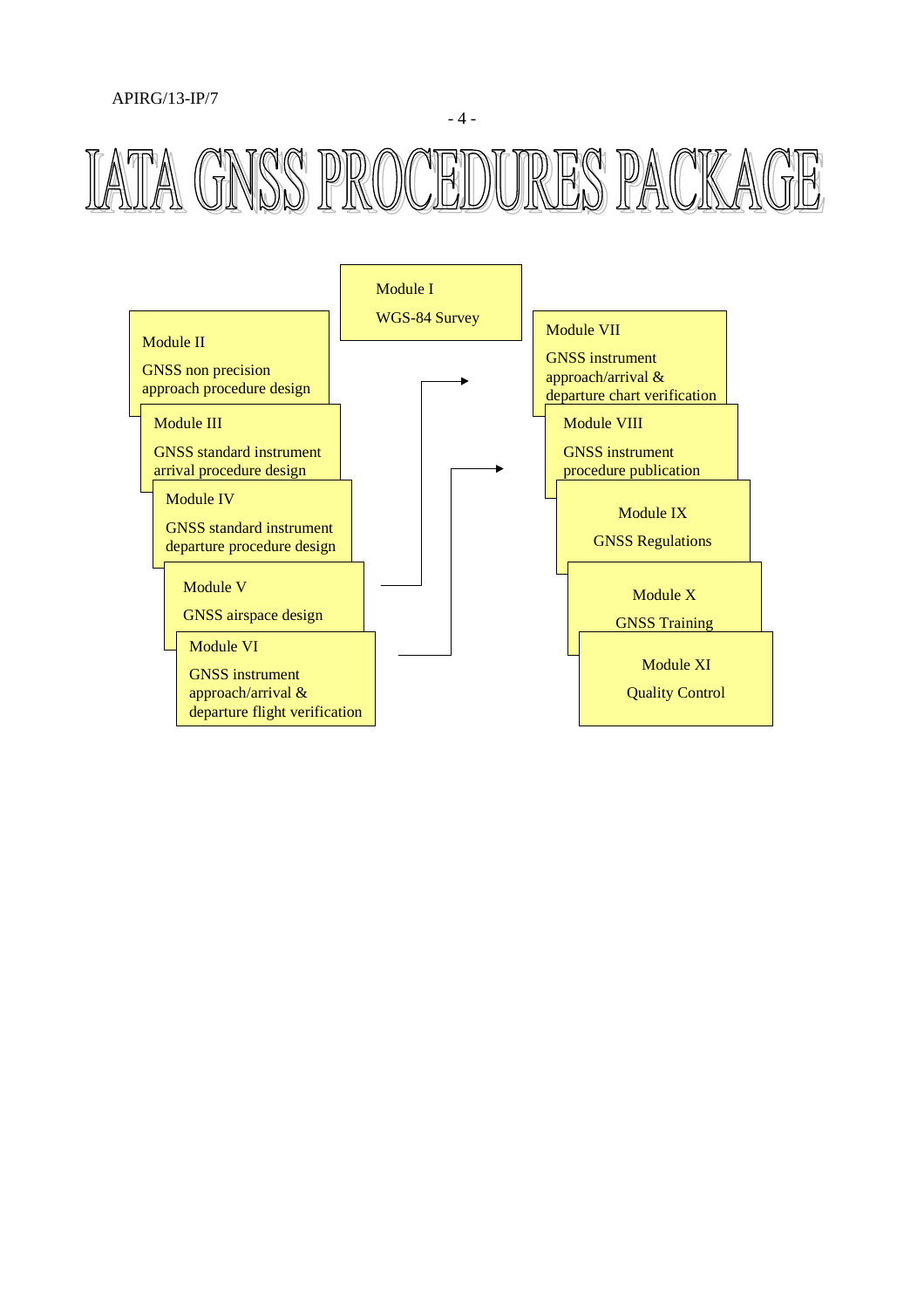#### **IATA GNSS PROCEDURE PACKAGE**

#### **MODULES**

#### **· WGS-84 Survey**

An airport survey establishing Primary and other airport survey control points in WGS-84 are needed before procedures can be developed. Included in this survey will be the runway threshold coordinates and an obstacle survey that will comply with the obstacle clearance areas identified in ICAO Annex 14. The survey shall also comply with the publication specifications given in ICAO 4 and Annex 15. Data received from this survey will be used to support the ongoing geographical analysis, procedure calculations and development.

#### **· GNSS Instrument Approach Procedures**

GNSS Non-Precision Approach (NPA) will be developed for all relevant runway ends and no ground infrastructure will be required. The NPA can be upgraded to a Precision Approach at a relative low cost when applicable ICAO criteria are approved. The GNSS Approach Procedure design will be optimised to the extent possible for efficiency, standardisation, airspace and international boundaries. The Approach procedure will be constructed in the standard ICAO PANS-OPS configuration.

#### **· GNSS Standard Instrument Arrival (STAR) and Departure (SID) Procedures**

All GNSS STARS and SIDs will be developed using ICAO PANS-OPS criteria.

- SIDs: A departure procedure will be developed for each identified runway and to accommodate as many aircraft categories possible These procedures will be development will take into consideration obstacle clearance, ATS, airspace structure, aircraft performance and noise abatement. RNVA departure procedures will be developed as a route to link the aerodrome with a specified point, normally to where the en-route phase of the flight commences;
- STARs will be developed for locations where application facilitates efficient air traffic routing and management . The results of an air traffic study and terminal configuration, along with local air traffic management preferences, will be used to determine and develop the STAR for each runway. The STAR will then be designed and implemented to be compatible with efficient traffic flow and ATM needs, connecting the en-route area with the NPA.

#### **· GNSS Airspace**

The current ATS airspace will be redefined in reference to WGS-84 coordinates. A study of the existing airspace will be done to ensure optimal development of GNSS. Existing airspace structure and coordination fixes will be used when possible, but not to the extent of compromising optimal air traffic flow or safety. An optimized airspace structure will be developed in coordination with local air traffic specialists.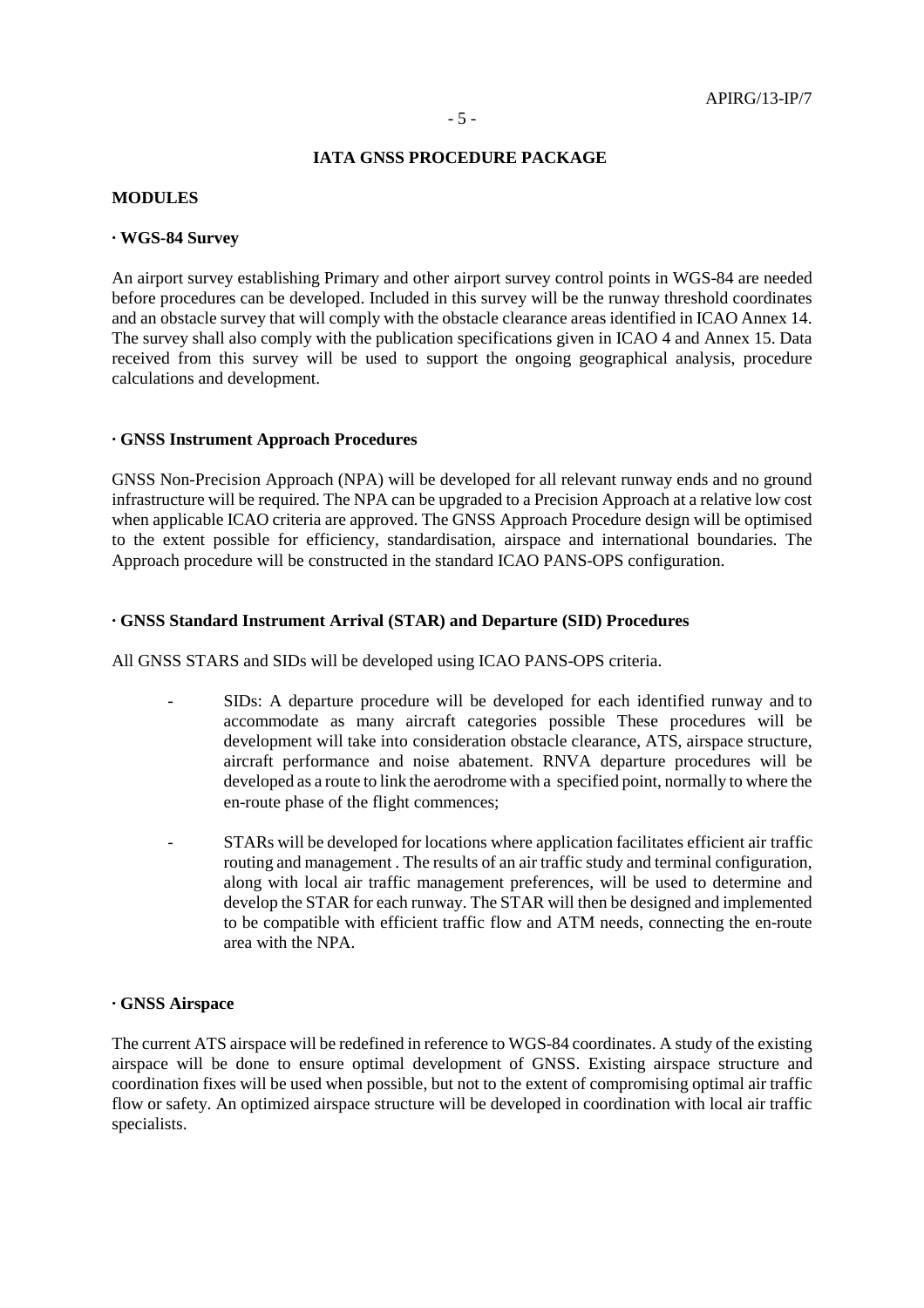#### · **GNSS Instrument Approach, STAR and SID Procedure Charts**

Jeppesen like Charts will be developed for all GNSS instrument Approaches, STARs and SIDs. These charts will be prepared in accordance with the ICAO Aeronautical Chart Manual. Documentation and revisions for inclusion to the AIPs will be provided. Geographical coordinates indicating latitude and longitude will be published in terms of WGS-84 geodetic reference system.

#### **· GNSS Instrument Approach, STAR and SID Procedure Flight Verification**

Flight verification/Validation of each GNSS Procedure is necessary both for safety and flyability purposes. It is a final process in the procedure design activity that provide quality checks prior to commissioning of the procedure.

- Safety: The true location of each waypoint defining the approach must be validated. The flight verification/ vaildation is required to confirm approach elements such as waypoint location, alignment, and obstacle clearance;
- Flyability: Flight verification/validation allows evaluation of descent gradients, waypoint sequence, turn radius, and cockpit workload. It also permits optimisation of the approach and insures the most efficient implementation.

#### **· Training**

Training will be provided to address the requirements of many different aviation professionals. To meet these requirements , IATA aims to target the training element to four different kinds of participants:

- Pilots and CAA staff requiring general knowledge of GNSS;
- ATC, CAA flying inspectors and other staff needing familiarity with GNSS Procedures; and
- Airworthiness staff responsible with airborne certification requirements;
- CAA staff responsible for approving GNSS Procedures

To address these training requirements, IATA has designed a suite of modular training courses that ensures that each training participant has access to the training that best suits his or her needs.

- GNSS Instrument Approach Procedure Design Course: This course is designed for aviation professionals who need a detailed understanding of aviation procedure design, so the may review, evaluate, authorise, inspect and approve GNSS Procedures using PANS-OPS criteria.
- Satellite Navigation Course This course is designed for aviation professionals who need a general level of familiarisation with use of GNSS. It is also intended to acquaint pilots using GNSS for en-route and approach procedure navigation.